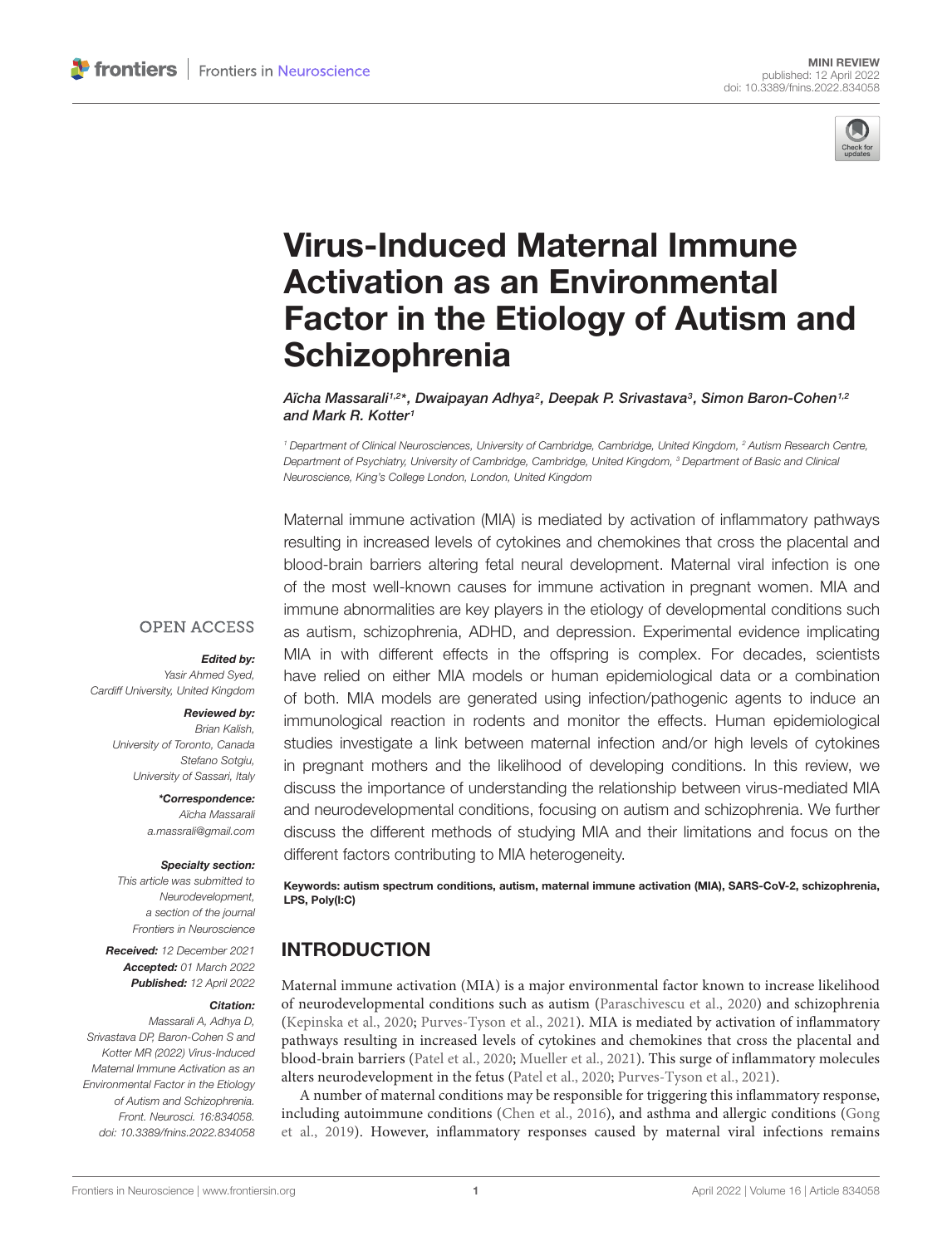one of the major environmental causes of MIA [\(Careaga](#page-4-1) [et al.,](#page-4-1) [2017;](#page-4-1) [Baines et al.,](#page-4-2) [2020;](#page-4-2) [Cheslack-Postava and Brown,](#page-4-3) [2021\)](#page-4-3). Case studies have associated viral infection from varicella, cytomegalovirus, mumps and herpes simplex virus with increased likelihood of autism [\(Patterson,](#page-6-4) [2011;](#page-6-4) [Estes](#page-5-2) [and McAllister,](#page-5-2) [2015\)](#page-5-2). Understanding of the effects of virusmediated MIA have also led researchers to consider the potential effects of maternal SARS-CoV-2 infection on fetal development [\(Reyes-Lagos et al.,](#page-6-5) [2021\)](#page-6-5).

# INVESTIGATING THE EFFECTS OF MATERNAL IMMUNE ACTIVATION ON FETAL BRAIN DEVELOPMENT

Studying the effects of viral-induced MIA on the offspring can be very challenging. For decades, scientists relied on either MIA models or human epidemiological data or a combination of both.

## Maternal Immune Activation Presentation From Human Epidemiological Studies

Epidemiological data has long implicated MIA as a likelihood factor for neurodevelopmental and neuropsychiatric conditions [\(Brown et al.,](#page-4-4) [2004,](#page-4-4) [2014;](#page-4-5) [Brown and Derkits,](#page-4-6) [2010;](#page-4-6) [Estes and](#page-5-3) [McAllister,](#page-5-3) [2016\)](#page-5-3). More than 30 years ago an observation of higher incidence of schizophrenia and autism likelihood in winter/spring birth encouraged further investigations of specific infections such as influenza [\(Mednick et al.,](#page-5-4) [1988;](#page-5-4) [Kendell](#page-5-5) [and Kemp,](#page-5-5) [1989\)](#page-5-5). Earlier, human studies suggested associations between influenza and schizophrenia relying on ecological data, which focused on exposure to influenza epidemics in Europe, Australia and Japan [\(McGrath and Castle,](#page-5-6) [1995;](#page-5-6) [Morgan et al.,](#page-6-6) [1997;](#page-6-6) [Izumoto et al.,](#page-5-7) [1999;](#page-5-7) [Mino et al.,](#page-6-7) [2000\)](#page-6-7). While some investigations reported an association between schizophrenia and infection during the second trimester of pregnancy [\(Mednick](#page-5-4) [et al.,](#page-5-4) [1988,](#page-5-4) [1994;](#page-5-8) [Barr et al.,](#page-4-7) [1990;](#page-4-7) [Takei et al.,](#page-6-8) [1996;](#page-6-8) [Limosin et al.,](#page-5-9) [2003\)](#page-5-9), other studies reported conflicting results [\(Erlenmeyer-](#page-4-8)[Kimling et al.,](#page-4-8) [1994;](#page-4-8) [Takei et al.,](#page-6-9) [1995;](#page-6-9) [Morgan et al.,](#page-6-6) [1997;](#page-6-6) [Westergaard et al.,](#page-6-10) [1999\)](#page-6-10). The initial study [\(Murray and](#page-6-11) [Lewis,](#page-6-11) [1987\)](#page-6-11) was met with a lot of criticism, as it failed to account for later onset schizophrenia and post adolescence changes [\(Folsom et al.,](#page-5-10) [2006;](#page-5-10) [Kochunov and Hong,](#page-5-11) [2014\)](#page-5-11). Upon further investigations, studies suggest the "three-hit" model or "multiple hit" theory, making environmental, genetic, and maternal infections (e.g., influenza) potential hits [\(Keshavan,](#page-5-12) [1999;](#page-5-12) [Davis et al.,](#page-4-9) [2016\)](#page-4-9). This theory also proposed that maternal infection increased the risk for childhood infections and later in life schizophrenia development [\(Blomström et al.,](#page-4-10) [2016\)](#page-4-10). Other studies looked at increased likelihood of schizophrenia with other types of infections such as measles [\(Fuller Torrey et al.,](#page-5-13) [1988\)](#page-5-13), mumps [\(O'Callaghan et al.,](#page-6-12) [1994\)](#page-6-12), and varicella zoster infections [\(Fuller Torrey et al.,](#page-5-13) [1988;](#page-5-13) [O'Callaghan et al.,](#page-6-12) [1994\)](#page-6-12), however, the results were conflicting and inconclusive. The inconsistency of the findings reported may in part be due to methodological limitation [\(Brown and Meyer,](#page-4-11) [2018\)](#page-4-11). Ecological studies define

exposure according to population-level prevalence at a specific location and a defined time and do not assess individuals in terms of actual infection evidence. More refined methods have emerged since then such as birth cohorts or case-control designs. Birth cohorts prospectively acquire serologic biomarkers of infection during individual pregnancies and investigate their association with higher likelihood of schizophrenia, autism and bipolar disorder [\(Meyer et al.,](#page-5-14) [2009a;](#page-5-14) [Brown and Derkits,](#page-4-6) [2010;](#page-4-6) [Harvey and Boksa,](#page-5-15) [2012;](#page-5-15) [Meyer,](#page-5-16) [2014;](#page-5-16) [Estes and McAllister,](#page-5-3) [2016;](#page-5-3) [Oliveira et al.,](#page-6-13) [2017\)](#page-6-13).

Studying MIA in humans relies on epidemiological data and does not investigate the potential biological pathways. The use of animal models filled this gap and provided the tool to examine the effects of MIA on fetal brain development.

#### Maternal Immune Activation Animal Models Reveal Underlying Neurodevelopmental Mechanisms

The first animal model to study the effects of viral infectioninduced MIA on the offspring was developed by exposing a pregnant mouse to the human influenza virus [\(Fatemi](#page-5-17) [et al.,](#page-5-17) [2004\)](#page-5-17). Studies have also used prenatal administration of immunogenic liposaccharides (LPS), a cell wall component of a gram-negative bacteria that induces an immunogenic reaction via the transmembrane protein toll-like receptor (TLR) 4, or polyriboinosinic–polyribocytidilic acid [Poly(I:C)] which is a synthetic analog of dsRNA and induces an immunogenic reaction in rodents via the TLR3 [\(Shi et al.,](#page-6-14) [2003;](#page-6-14) [Fatemi et al.,](#page-5-17) [2004;](#page-5-17) [Jurgens et al.,](#page-5-18) [2012;](#page-5-18) [Honda-Okubo et al.,](#page-5-19) [2014;](#page-5-19) [Xia et al.,](#page-7-0) [2014\)](#page-7-0). Administering these elements to pregnant rodents [\(Meyer et al.,](#page-5-20) [2005;](#page-5-20) [Saadani-Makki et al.,](#page-6-15) [2008;](#page-6-15) [Meyer,](#page-5-16) [2014\)](#page-5-16) and to nonhuman primates [\(Bauman et al.,](#page-4-12) [2013;](#page-4-12) [Machado et al.,](#page-5-21) [2015;](#page-5-21) [Weir et al.,](#page-6-16) [2015;](#page-6-16) [Rose et al.,](#page-6-17) [2017\)](#page-6-17) triggers the maternal immune system, resulting in the secretion of pro-inflammatory cytokines, microglial activation, and the induction of pro-inflammatory transcription factors in the neonatal brain.

The effects of this activation on fetal brain development may vary according to multiple factors including the timing of infection and the resilience of the developing brain, increasing the likelihood of developing neurodevelopmental conditions later in life [\(Meyer,](#page-5-16) [2014\)](#page-5-16). For instance, earlier studies reported that prenatal exposure to Poly(I:C) leads to brain histopathological features in the offspring similar to those reported in schizophrenia, such as decreased hippocampal, prefrontal, cortical and striatal volume, and enlarged ventricles [\(Zuckerman et al.,](#page-7-1) [2003;](#page-7-1) [Piontkewitz et al.,](#page-6-18) [2011\)](#page-6-18). Other studies reported that prenatal infections is associated with reduced Purkinje neurons in the cerebellum, commonly reported in autism cases [\(Shi et al.,](#page-6-19) [2009;](#page-6-19) [Naviaux et al.,](#page-6-20) [2013\)](#page-6-20).

In rodents, exposure to Poly(I:C) for a specific time course (48 h) is sufficient to produce an acute inflammatory response with elevated individual cytokine levels [\(Cunningham et al.,](#page-4-13) [2007;](#page-4-13) [Fortier et al.,](#page-5-22) [2007\)](#page-5-22).

Some studies showed that irreversible neurodevelopmental defects in rodents induced by Poly(I:C) are dependent on IL-6 and IL-17A induced by MIA [\(Choi et al.,](#page-4-14) [2016;](#page-4-14) [Smith et al.,](#page-6-21) [2016;](#page-6-21)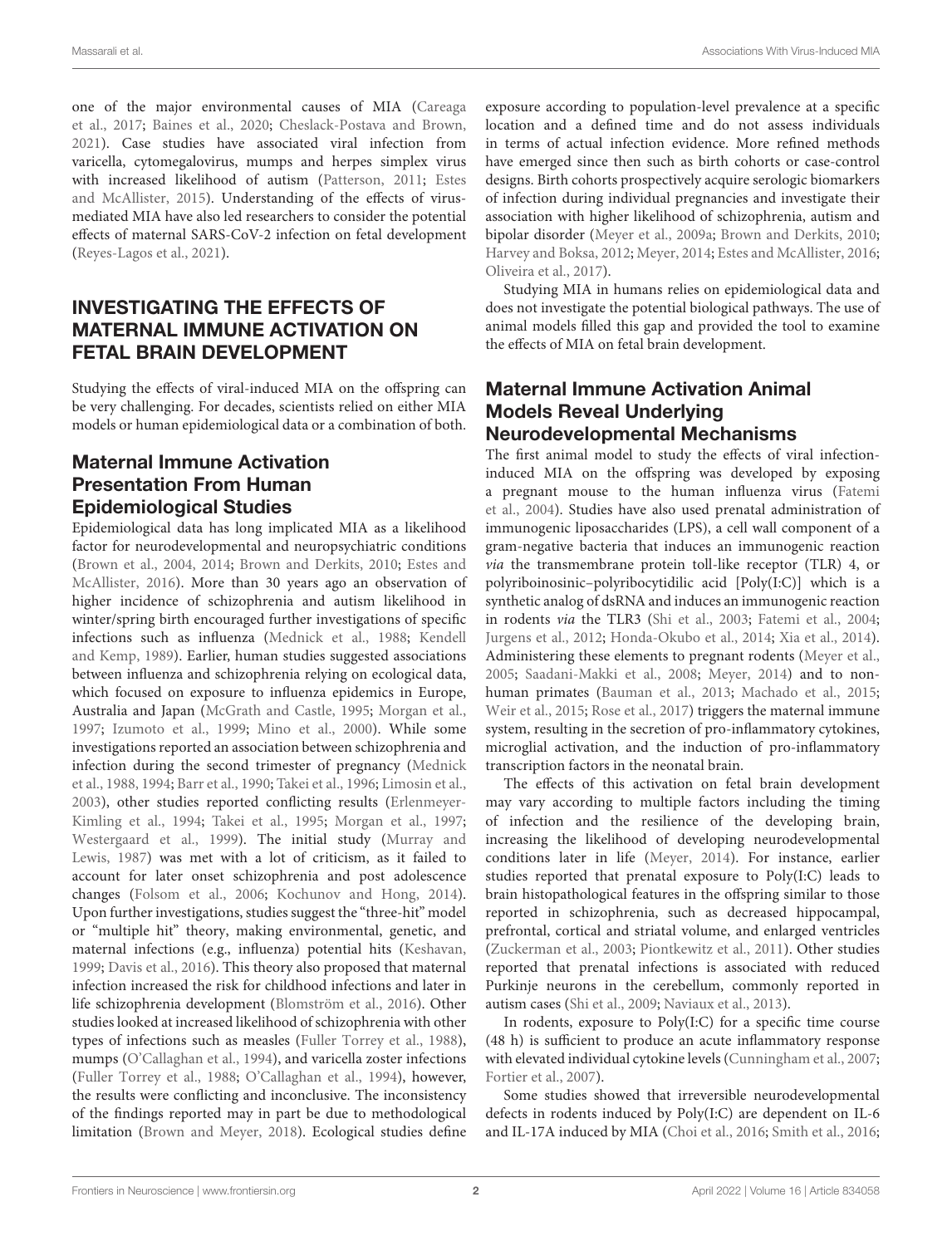[Wu et al.,](#page-7-2) [2017\)](#page-7-2). For instance, a single maternal injection of IL-6 on day 12.5 of mouse pregnancy causes pre-pulse inhibition (PPI) and latent inhibition (LI) deficits in the adult offspring, mimicking central features of schizophrenia [\(Smith et al.,](#page-6-22) [2007\)](#page-6-22). Moreover, even when introduced externally, IL-6 is sufficient to alter brain development in the offspring [\(Ponzio et al.,](#page-6-23) [2007;](#page-6-23) [Smith et al.,](#page-6-22) [2007\)](#page-6-22). IL-6 is known for its regulatory role in selfrenewal among neuronal precursor cells, neuronal migration, and neurite outgrowth [\(Goines and Ashwood,](#page-5-23) [2013\)](#page-5-23). IL-6 is also a key factor for T helper cells (T $_H17$ ) differentiation in both human and mice. IL-17A, the main  $T_H17$  cytokine has been found elevated in the serum of some children with autism [\(Suzuki](#page-6-24) [et al.,](#page-6-24) [2011;](#page-6-24) [Al-Ayadhi and Mostafa,](#page-4-15) [2012\)](#page-4-15). [Choi et al.](#page-4-14) [\(2016\)](#page-4-14), investigated the effect of the pathological activation of maternal IL-17A pathways on fetal development by pre-treating pregnant mothers with IL-17A blocking antibodies before injecting them with poly(I:C) and examining cortical development in the fetus. They reported disorganized cortical phenotypes in offspring following in utero MIA and autism-like behavioral abnormalities in offspring [\(Choi et al.,](#page-4-14) [2016\)](#page-4-14).

Another cytokine that has been associated with autism-like behavioral changes in the mice offspring is IL-2 [\(Ponzio et al.,](#page-6-23) [2007\)](#page-6-23). Interestingly, the behavioral changes reported after the dual administration of LPS and Poly(I:C) were not seen when coadministering antibodies for IL-6 and IL-2, which demonstrates that the biological, structural, and behavioral changes are mediated by cytokines [\(Smith et al.,](#page-6-22) [2007;](#page-6-22) [Girard et al.,](#page-5-24) [2010\)](#page-5-24).

Collectively, these studies show that these pro-inflammatory cytokines (resulting from maternal infection) alter fetal brain development. The exact mechanism through which these cytokines affect the brain and increase the likelihood of neurodevelopmental conditions is not clear, however, one theory is that the maternal induced activation resulting from prenatal infections lead to alterations in immunogenic molecules known to regulate neuronal function in the offspring [\(Coiro et al.,](#page-4-16) [2015;](#page-4-16) [Estes and McAllister,](#page-5-2) [2015\)](#page-5-2).

#### Limitations of MIA Models

Maternal immune activation models provide an invaluable experimental tool in investigating the link between maternal infection and inflammatory molecules and altered fetal brain development outcomes and likelihood of neuropsychiatric conditions [\(Meyer et al.,](#page-5-14) [2009a](#page-5-14)[,b;](#page-5-25) [Harvey and Boksa,](#page-5-15) [2012;](#page-5-15) [Meyer,](#page-5-16) [2014\)](#page-5-16). Nevertheless, these models have certain limitations. First, the induction of a maternal immune response using non-virulent agents [such as LPS and Poly(I:C)] cannot reproduce the full spectrum of immune response that would normally result following an infectious pathogen. This method does not recapitulate pathogen-specific humoral and cellular immune reaction, which is crucial in understanding the specific mechanism contributing to the potential association [\(Shi et al.,](#page-6-14) [2003;](#page-6-14) [Meyer et al.,](#page-5-20) [2005\)](#page-5-20). Although it has been shown that the outcomes associated with MIA are not pathogen-specific but rather are mediated by immune molecules (e.g., cytokines) triggered by various infections, it is nonetheless important to note that the mechanisms mediating these responses are specific to the pathogen [\(Gilmore and Jarskog,](#page-5-26) [1997;](#page-5-26) [Shi et al.,](#page-6-14) [2003;](#page-6-14) [Meyer et al.,](#page-5-25) [2009b;](#page-5-25) [Labouesse et al.,](#page-5-27) [2015\)](#page-5-27).

Additionally, the controlled nature of the environment in which the experiments are usually set up excludes the reallife influences in humans. These influences are important contributors to the susceptibility and resilience to maternal infection, influencing the outcomes [\(Meyers,](#page-6-25) [2019\)](#page-6-25).

Lastly, the use of rodents as MIA animal models might sometimes be misleading and the field might benefit by expanding studies to include more species that are evolutionarily and ethologically closer to humans [\(Phillips et al.,](#page-6-26) [2014;](#page-6-26) [Bauman and Schumann,](#page-4-17) [2018\)](#page-4-17).

Rhesus macaques can provide a model to replicate the findings found in rodents MIA models as they exhibit greater similarity to humans regarding gestational timelines and fetal brain development [\(Short et al.,](#page-6-27) [2010;](#page-6-27) [Phillips et al.,](#page-6-26) [2014;](#page-6-26) [Bauman and](#page-4-17) [Schumann,](#page-4-17) [2018\)](#page-4-17). For instance, [Short et al.](#page-6-27) [\(2010\)](#page-6-27) investigated the effects of immune activation during the third human trimester immune, which cannot be possible in rodents whose equivalent developmental stages occur postnatally. Moreover, Rhesus macaque MIA studies offer another benefit over rodents which is the ability to measure social behavioral phenotypes, such as social attention and detection of facial expressions [\(Machado](#page-5-21) [et al.,](#page-5-21) [2015\)](#page-5-21). Other studies rely on induced pluripotent stem cells to advance our understanding of how specific cytokines induced by MIA can increase the likelihood of developing neurodevelopmental conditions [\(Warre-Cornish et al.,](#page-6-28) [2020\)](#page-6-28).

#### HETEROGENEITY IN MATERNAL IMMUNE ACTIVATION

Exposure to infections during pregnancy is quite common; almost 50% of pregnant women get respiratory tract infections while close to 20% getting urinary tract infections; nonetheless this high prevalence of maternal infection results in neurodevelopmental abnormalities in only a small portion of the exposed offspring [\(Milada et al.,](#page-6-29) [2017;](#page-6-29) [Weber-Stadlbauer,](#page-6-30) [2017;](#page-6-30) [Brown and Meyer,](#page-4-11) [2018\)](#page-4-11). This dichotomy might hold the key to certain protective that make certain pregnancies less susceptible to others, and mechanistically evidence has suggested impairment of cholinergic anti-inflammatory pathways in some pregnant mothers to be linked to a heightened inflammatory response [\(Reyes-Lagos et al.,](#page-6-5) [2021\)](#page-6-5).

Positive associations have been reported between maternal proinflammatory molecules [(IL)-1a, IL-6, IL-8, interferongamma (IFN-g), tumor necrosis factor alpha (TNF-a), granulocyte macrophage colony-stimulating factor (GMCF), and C-reactive protein (CRP)] and increased likelihood of autism and schizophrenia. Other studies looked at the effects of increased levels of maternal cytokines on fetal brain development, and reported alterations in the connectivity of the amygdala [\(Graham](#page-5-28) [et al.,](#page-5-28) [2018;](#page-5-28) [Rudolph et al.,](#page-6-31) [2018\)](#page-6-31), and frontolimbic white matter [\(Rasmussen et al.,](#page-6-32) [2019\)](#page-6-32) and observed cognitive abnormalities in toddlers [\(Graham et al.,](#page-5-28) [2018;](#page-5-28) [Rudolph et al.,](#page-6-31) [2018;](#page-6-31) [Rasmussen](#page-6-32) [et al.,](#page-6-32) [2019\)](#page-6-32). These studies have confirmed the link between maternal infections, the role of abnormal levels of cytokines and the possibility of developmental anomalies in the offspring [\(Brown and Meyer,](#page-4-11) [2018;](#page-4-11) [Gumusoglu and Stevens,](#page-5-29) [2019;](#page-5-29) [Weber-](#page-6-33)[Stadlbauer and Meyer,](#page-6-33) [2019\)](#page-6-33). Notwithstanding the abundance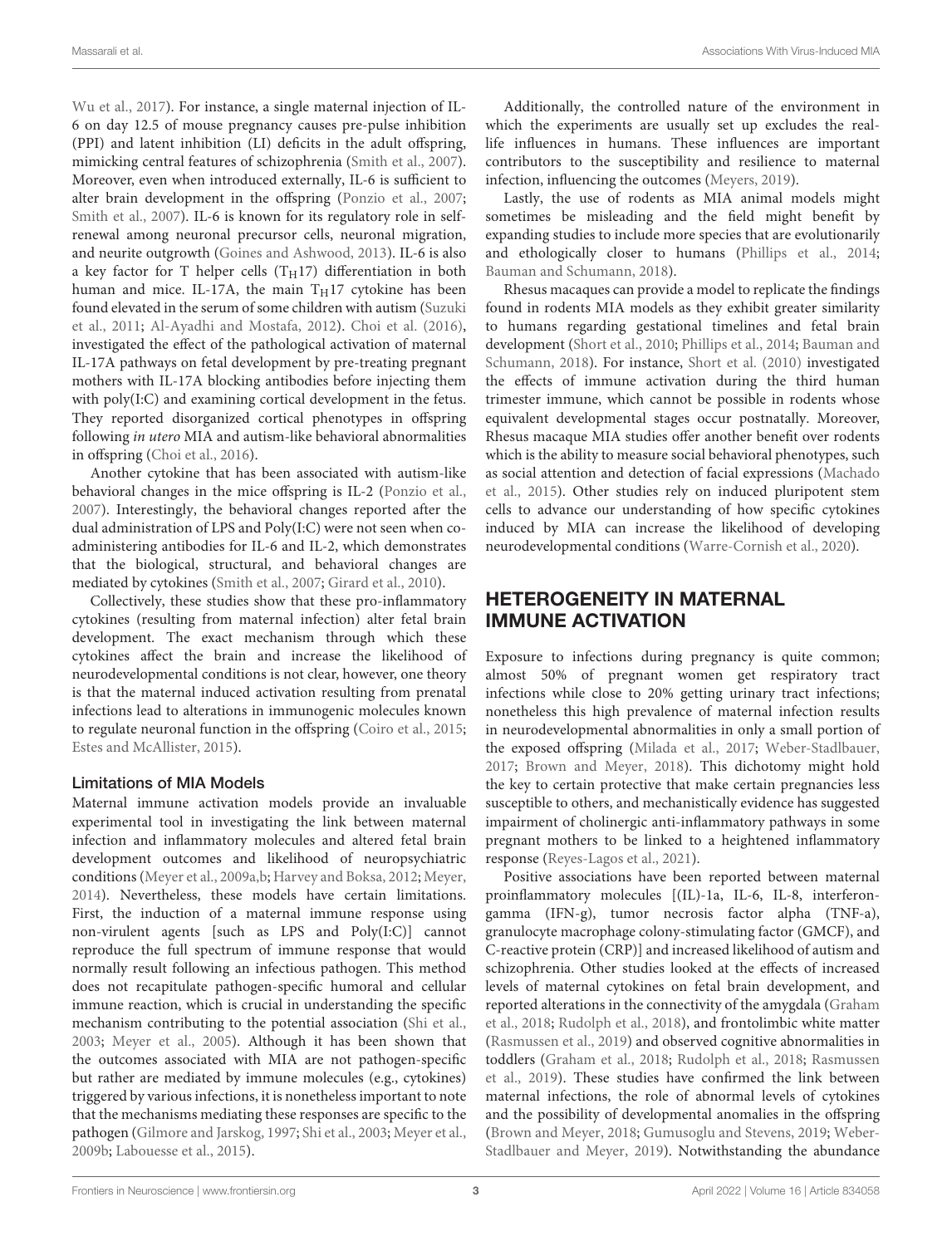of evidence implicating MIA in the etiology of neuropsychiatric conditions, this pathogenic model appears to be naïve. The type of infection, gestational time and the resilience of the maternal immune system are important factors to consider when trying to dissect the heterogeneity of the MIA-induced effects [\(Meyers,](#page-6-25) [2019\)](#page-6-25).

Identifying the factors that promote resilience to the MIA or vulnerable factors that might make some pregnancies more susceptible is of crucial importance. Different maternal infections have distinct mode of actions even if the effect associated is dependent on the immune reaction and not the type of infection. Some pathogens can directly affect the offspring through vertical transmission from the mother to the fetus through the placenta or through breast milk. Other pathogens are non-transmissible from the mother to the fetus and they still impose serious influences on the offspring for neurodevelopmental and neuropsychiatric conditions [\(Mednick et al.,](#page-5-4) [1988;](#page-5-4) [Milada et al.,](#page-6-29) [2017;](#page-6-29) [Brown and Meyer,](#page-4-11) [2018\)](#page-4-11). The specificity of the proinflammatory modulators produced post infection can influence the severity of MIA effects on fetal brain developments, is the specificity of the proinflammatory modulators produced post infection. For instance, recent studies using animal MIA models report that different subtypes of toll-like receptors produce different outcomes in the offspring [\(Meyer,](#page-5-16) [2014;](#page-5-16) [Weber-Stadlbauer](#page-6-33) [and Meyer,](#page-6-33) [2019\)](#page-6-33). Prenatal activation of TLR3 resulted in cellular, neurochemical, and behavioral phenotypes of a hyperdopaminergic state [\(Luan et al.,](#page-5-30) [2018\)](#page-5-30) while prenatal activation of TLR4 induced a hypodopaminergic state [\(Kirsten et al.,](#page-5-31) [2012\)](#page-5-31). This supports the notion that different immunological molecules might have different pathological outcomes. The intensity and timing of infections are potential contributors to the susceptibility of certain pregnancies to MIA. Studies have shown a positive correlation between the severity of maternal inflammation and anomalies in the developing brain in the general population and in a schizophrenia cohort [\(Graham et al.,](#page-5-28) [2018;](#page-5-28) [Rudolph et al.,](#page-6-31) [2018;](#page-6-31) [Rasmussen et al.,](#page-6-32) [2019\)](#page-6-32). Similarly, dose-dependent effects have been confirmed in animal models of MIA [\(Meyer et al.,](#page-5-20) [2005;](#page-5-20) [Hornig et al.,](#page-5-32) [2018\)](#page-5-32).

Maternal exposure to TORCH pathogens imposes a higher probability of developing neurodevelopmental anomalies in the first half of the pregnancy while the effects of the infection are subtle and less severe in later gestational periods. Similarly, birth cohort studies suggested a trimester -dependent effects of MIA in increasing autism incidence [\(Hornig et al.,](#page-5-32) [2018\)](#page-5-32). Maternal micronutrients such as vitamin D, iron, zinc omega-3 fatty acids and choline and others have also been identified as important factors to promote resilience to infections and optimal immune functioning [\(Brown,](#page-4-18) [2011;](#page-4-18) [Luan et al.,](#page-5-30) [2018;](#page-5-30) [Maggini et al.,](#page-5-33) [2018;](#page-5-33) [Mattei and Pietrobelli,](#page-5-34) [2019\)](#page-5-34).

The microbiome has been recently added to the equation as a potential etiological factor not only in the neurodevelopmental condition but also in the dysregulation of immune functions [\(Conway and Brown,](#page-4-19) [2019\)](#page-4-19). Therefore, it is one of the most crucial factors in MIA heterogeneity. Immune function abnormalities have been reported in autism and other

neuropsychiatric conditions, and recent studies propose the involvement of the microbiota in this dysregulation [\(Hsiao et al.,](#page-5-35) [2013;](#page-5-35) [Cryan and Dinan,](#page-4-20) [2015;](#page-4-20) [Erny et al.,](#page-4-21) [2015\)](#page-4-21). Experimental studies looking at the immunological effects of MIA reported dysregulation of offspring microbiota in adulthood [\(Hsiao et al.,](#page-5-35) [2013;](#page-5-35) [Mandal and Ghosh,](#page-5-36) [2013;](#page-5-36) [Kim et al.,](#page-5-37) [2017\)](#page-5-37). A 2017 study found that mice that have more  $T_H17$  cells with segmented filamentous bacteria (SFB) were more susceptible to produce behavioral changes caused by MIA [\(Kim et al.,](#page-5-37) [2017\)](#page-5-37). Both MIA and microbiome dysregulation have been associated with alterations in fetal brain development, autism, and other neurodevelopmental conditions. Moreover, MIA activation alters maternal gut bacteria which can affect the microbiome of the offspring [\(Conway and Brown,](#page-4-19) [2019\)](#page-4-19). This makes it extremely challenging to dissect the cause-effect relationship between MIA and the maternal microbiota, on offspring neurodevelopment.

Finally, the genetic background is a crucial contributor to the susceptibility or resilience to neurodevelopmental effect of MIA. Recent epidemiological studies have reported that familial history of psychiatric conditions posits synergistic interaction with MIA in increasing the probability of later developing schizophrenia. However, studies that examining common variants associated with schizophrenia showed no correlation interaction with MIA in increasing the likelihood of schizophrenia in the offspring. The latter does not remove the genetic background as a potential contributor to MIA heterogeneity but rather points out that polygenic scores are not proxy for genetic contribution [\(Clarke et al.,](#page-4-22) [2009;](#page-4-22) [Nielsen et al.,](#page-6-34) [2013;](#page-6-34) [Benros et al.,](#page-4-23) [2016;](#page-4-23) [Blomström et al.,](#page-4-10) [2016\)](#page-4-10). The genetic factors can be divided into factors that promote MIA susceptibility [\(Ayhan et al.,](#page-4-24) [2016\)](#page-4-24) or protection [\(Meyer et al.,](#page-6-35) [2008\)](#page-6-35). For instance, IL-10 polymorphisms have been associated with increased resilience against MIA effects as the increased production of IL-10 offer neurodevelopmental protection in the offspring post maternal infection [\(Meyer et al.,](#page-6-35) [2008\)](#page-6-35).

## POTENTIAL EFFECTS OF SARS-COV-2 ON FETAL BRAIN DEVELOPMENT

SARS-CoV-2 infection is known to stimulate production of MIA-causing pro-inflammatory cytokines such as IL-6, IL10 and TNFα [\(Pedersen and Ho,](#page-6-36) [2020\)](#page-6-36). Since the virus has only been identified recently (end of 2019) there are yet no studies that have been able to investigate neurodevelopmental consequences in the offspring of affected mothers. Based on its clinical manifestation and past "similar" infections, theories have been proposed that suggest potential effects on the offspring [\(Granja et al.,](#page-5-38) [2021\)](#page-5-38). Following infection with SARS-CoV-2, there is an uncontrolled release of inflammatory cytokines and chemokines that have been involved in brain development [e.g., interleukins (IL-1β,−2,−4,−6,−8,−10), tumor necrosis factor alpha, interferons (IFN-α, IFN-γ)] [\(Reyes-Lagos et al.,](#page-6-5) [2021\)](#page-6-5). Amid the exacerbated long-term inflammatory effects observed in COVID-19 patients and the lessons learned from of viralmediated MIA effects on the progeny's brain, it is crucial to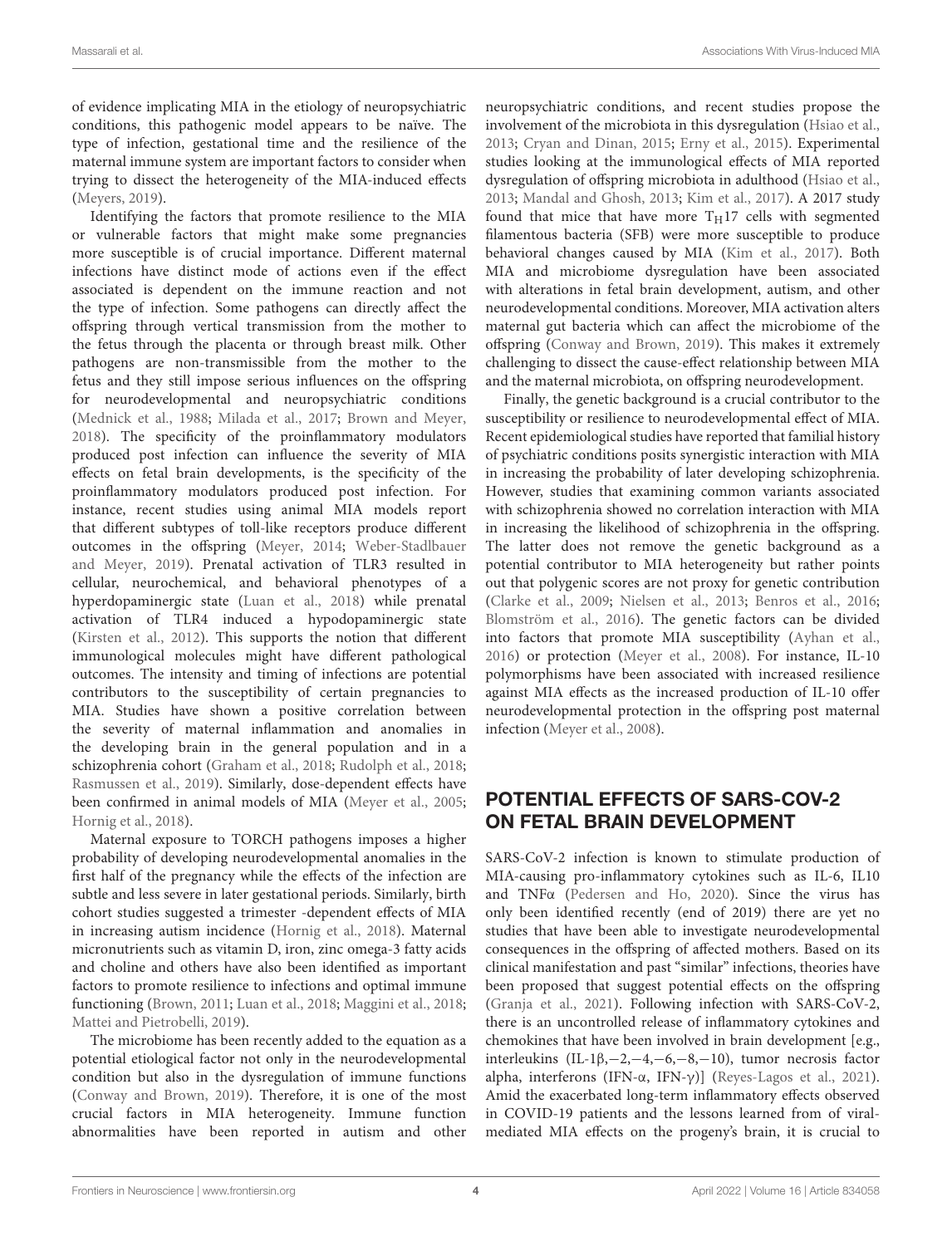consider the neurological consequences of maternal SARS-CoV-2 infection on the offspring.

#### **CONCLUSION**

Human epidemiological data and MIA animal models have consistently shown MIA is associated to increased likelihood of developmental neuropsychiatric conditions; however, the effects are very heterogenous. The high percentage of infected women that give birth to neurotypical offspring highlight that one pregnancy may be more susceptible to MIA adverse outcomes than the other. Studies to identify these factors aim to protect fragile pregnancies and inform us on potential contributors to the development of neurodevelopmental conditions.

#### AUTHOR CONTRIBUTIONS

AM wrote the manuscript with support from DA and in consultation from DS, SB-C, and MK who supervised and

## **REFERENCES**

- <span id="page-4-15"></span>Al-Ayadhi, L. Y., and Mostafa, G. A. (2012). Elevated serum levels of interleukin-17A in children with autism. J. .Neuroinflam. 9:158. [doi: 10.1186/1742-2094-](https://doi.org/10.1186/1742-2094-9-158) [9-158](https://doi.org/10.1186/1742-2094-9-158)
- <span id="page-4-24"></span>Ayhan, Y., McFarland, R., and Pletnikov, M. V. (2016). Animal models of geneenvironment interaction in schizophrenia: A dimensional perspective. Prog. Neurobiol. 136, 1–27. [doi: 10.1016/j.pneurobio.2015.10.002](https://doi.org/10.1016/j.pneurobio.2015.10.002)
- <span id="page-4-2"></span>Baines, K. J., Hillier, D. M., Haddad, F. L., Rajakumar, N., Schmid, S., and Renaud, S. J. (2020). Maternal Immune Activation Alters Fetal Brain Development and Enhances Proliferation of Neural Precursor Cells in Rats. Front. Immunol. 11:1145. [doi: 10.3389/fimmu.2020.01145](https://doi.org/10.3389/fimmu.2020.01145)
- <span id="page-4-7"></span>Barr, C. E., Mednick, S. A., and Munk-Jorgensen, P. (1990). Exposure to Influenza Epidemics During Gestation and Adult Schizophrenia: A 40-Year Study. Arch. General Psych. 47, 869–874. [doi: 10.1001/archpsyc.1990.01810210077012](https://doi.org/10.1001/archpsyc.1990.01810210077012)
- <span id="page-4-12"></span>Bauman, M. D., Iosif, A.-M., Ashwood, P., Braunschweig, D., Lee, A., Schumann, C. M., et al. (2013). Maternal antibodies from mothers of children with autism alter brain growth and social behavior development in the rhesus monkey. Transl. Psych. 3:e278. [doi: 10.1038/tp.2013.47](https://doi.org/10.1038/tp.2013.47)
- <span id="page-4-17"></span>Bauman, M. D., and Schumann, C. M. (2018). Advances in nonhuman primate models of autism: Integrating neuroscience and behavior. Exp. Neurol. 299, 252–265. [doi: 10.1016/j.expneurol.2017.07.021](https://doi.org/10.1016/j.expneurol.2017.07.021)
- <span id="page-4-23"></span>Benros, M. E., Trabjerg, B. B., Meier, S., Mattheisen, M., Mortensen, P. B., Mors, O., et al. (2016). Influence of Polygenic Risk Scores on the Association Between Infections and Schizophrenia. Biol. Psych. 80, 609–616. [doi: 10.1016/j.biopsych.](https://doi.org/10.1016/j.biopsych.2016.04.008) [2016.04.008](https://doi.org/10.1016/j.biopsych.2016.04.008)
- <span id="page-4-10"></span>Blomström, Å, Karlsson, H., Gardner, R., Jörgensen, L., Magnusson, C., and Dalman, C. (2016). Associations between Maternal Infection during Pregnancy, Childhood Infections, and the Risk of Subsequent Psychotic Disorder - A Swedish Cohort Study of Nearly 2 Million Individuals. Schizoph. Bull. 42, 125–133. [doi: 10.1093/schbul/sbv112](https://doi.org/10.1093/schbul/sbv112)
- <span id="page-4-18"></span>Brown, A. S. (2011). The environment and susceptibility to schizophrenia. Prog. Neurobiol. 93, 23–58. [doi: 10.1016/j.pneurobio.2010.09.003](https://doi.org/10.1016/j.pneurobio.2010.09.003)
- <span id="page-4-4"></span>Brown, A. S., Begg, M. D., Gravenstein, S., Schaefer, C. A., Wyatt, R. J., Bresnahan, M., et al. (2004). Serologic evidence of prenatal influenza in the etiology of schizophrenia. Arch. General Psych. 61, 774–780. [doi: 10.1001/archpsyc.61.](https://doi.org/10.1001/archpsyc.61.8.774) [8.774](https://doi.org/10.1001/archpsyc.61.8.774)
- <span id="page-4-6"></span>Brown, A. S., and Derkits, E. J. (2010). Prenatal Infection and Schizophrenia: A Review of Epidemiologic and Translational Studies. Am. J. Psych. 167, 261–280. [doi: 10.1176/appi.ajp.2009.09030361](https://doi.org/10.1176/appi.ajp.2009.09030361)
- <span id="page-4-11"></span>Brown, A. S., and Meyer, U. (2018). Maternal Immune Activation and Neuropsychiatric Illness: A Translational Research Perspective. Am. J. Psych. 175, 1073–1083. [doi: 10.1176/appi.ajp.2018.17121311](https://doi.org/10.1176/appi.ajp.2018.17121311)

provided critical feedback that shaped the final version of the manuscript.

#### FUNDING

SB-C received funding from the Wellcome Trust 214322/Z/18/Z. The results leading to this publication have received funding from the Innovative Medicines Initiative 2 Joint Undertaking under grant agreement No 777394 for the project AIMS-2-TRIALS. This Joint Undertaking receives support from the European Union's Horizon 2020 research and innovation program and EFPIA and AUTISM SPEAKS, Autistica, SFARI. SB-C also received funding from the Autism Center of Excellence, SFARI, the Templeton World Charitable Fund, the MRC, and the NIHR Cambridge Biomedical Research Center. The research was supported by the National Institute for Health Research (NIHR) Applied Research Collaboration East of England.

- <span id="page-4-5"></span>Brown, A. S., Sourander, A., Hinkka-Yli-Salomäki, S., McKeague, I. W., Sundvall, J., and Surcel, H. M. (2014). Elevated maternal C-reactive protein and autism in a national birth cohort. Mol. Psych. 19, 259–264. [doi: 10.1038/mp.2012.197](https://doi.org/10.1038/mp.2012.197)
- <span id="page-4-1"></span>Careaga, M., Murai, T., and Bauman, M. D. (2017). Maternal Immune Activation and Autism Spectrum Disorder: From Rodents to Nonhuman and Human Primates. Biol. Psych. 81, 391–401. [doi: 10.1016/j.biopsych.2016.10.020](https://doi.org/10.1016/j.biopsych.2016.10.020)
- <span id="page-4-0"></span>Chen, S. W., Zhong, X. S., Jiang, L. N., Zheng, X. Y., Xiong, Y. Q., Ma, S. J., et al. (2016). Maternal autoimmune diseases and the risk of autism spectrum disorders in offspring: A systematic review and meta-analysis. Behav. Brain Res. 296, 61–69. [doi: 10.1016/j.bbr.2015.08.035](https://doi.org/10.1016/j.bbr.2015.08.035)
- <span id="page-4-3"></span>Cheslack-Postava, K., and Brown, A. S. (2021). Prenatal infection and schizophrenia: A decade of further progress. Schizoph. Res. [Epub Online ahead of print]. [doi: 10.1016/j.schres.2021.05.014](https://doi.org/10.1016/j.schres.2021.05.014)
- <span id="page-4-14"></span>Choi, G. B., Yim, Y. S., Wong, H., Kim, S., Kim, H., Kim, S. V., et al. (2016). The maternal interleukin-17a pathway in mice promotes autism-like phenotypes in offspring. Science 351, 933–939. [doi: 10.1126/science.aad0314](https://doi.org/10.1126/science.aad0314)
- <span id="page-4-22"></span>Clarke, M. C., Tanskanen, A., Huttunen, M., Whittaker, J. C., and Cannon, M. (2009). Evidence for an interaction between familial liability and prenatal exposure to infection in the causation of schizophrenia. Am. J. Psych. 166, 1025–1030. [doi: 10.1176/appi.ajp.2009.08010031](https://doi.org/10.1176/appi.ajp.2009.08010031)
- <span id="page-4-16"></span>Coiro, P., Padmashri, R., Suresh, A., Spartz, E., Pendyala, G., Chou, S., et al. (2015). Impaired synaptic development in a maternal immune activation mouse model of neurodevelopmental disorders. Brain Behav. Immunity 50, 249–258. [doi: 10.1016/j.bbi.2015.07.022](https://doi.org/10.1016/j.bbi.2015.07.022)
- <span id="page-4-19"></span>Conway, F., and Brown, A. S. (2019). Maternal Immune Activation and Related Factors in the Risk of Offspring Psychiatric Disorders. Front. Psych. 10:430. [doi: 10.3389/fpsyt.2019.00430](https://doi.org/10.3389/fpsyt.2019.00430)
- <span id="page-4-20"></span>Cryan, J. F., and Dinan, T. G. (2015). Gut microbiota: Microbiota and neuroimmune signalling-Metchnikoff to microglia. Nat. Rev. Gastroenterol. Hepatol. 12, 494–496. [doi: 10.1038/nrgastro.2015.127](https://doi.org/10.1038/nrgastro.2015.127)
- <span id="page-4-13"></span>Cunningham, C., Campion, S., Teeling, J., Felton, L., and Perry, V. H. (2007). The sickness behaviour and CNS inflammatory mediator profile induced by systemic challenge of mice with synthetic double-stranded RNA (poly I:C). Brain Behav. Immun. 21, 490–502. [doi: 10.1016/j.bbi.2006.12.007](https://doi.org/10.1016/j.bbi.2006.12.007)
- <span id="page-4-9"></span>Davis, J., Eyre, H., Jacka, F., Dodd, S., Dean, O., McEwen, S., et al. (2016). A review of vulnerability and risks for schizophrenia: Beyond the two hit hypothesis. Neurosci. Biobehav. Rev. 65, 185–194. [doi: 10.1016/j.neubiorev.2016.03.017](https://doi.org/10.1016/j.neubiorev.2016.03.017)
- <span id="page-4-8"></span>Erlenmeyer-Kimling, L., Folnegović, Z., Hrabak-Žerjavić, V., Borčić, B., Folnegovic-Šmalc, V., and Susser, E. (1994). Schizophrenia and prenatal ´ exposure to the 1957 A2 influenza epidemic in Croatia. Am. J. Psych. 151, 1496–1498. [doi: 10.1176/ajp.151.10.1496](https://doi.org/10.1176/ajp.151.10.1496)
- <span id="page-4-21"></span>Erny, D., Hrabe, de Angelis, A. L., Jaitin, D., Wieghofer, P., Staszewski, O., et al. (2015). Host microbiota constantly control maturation and function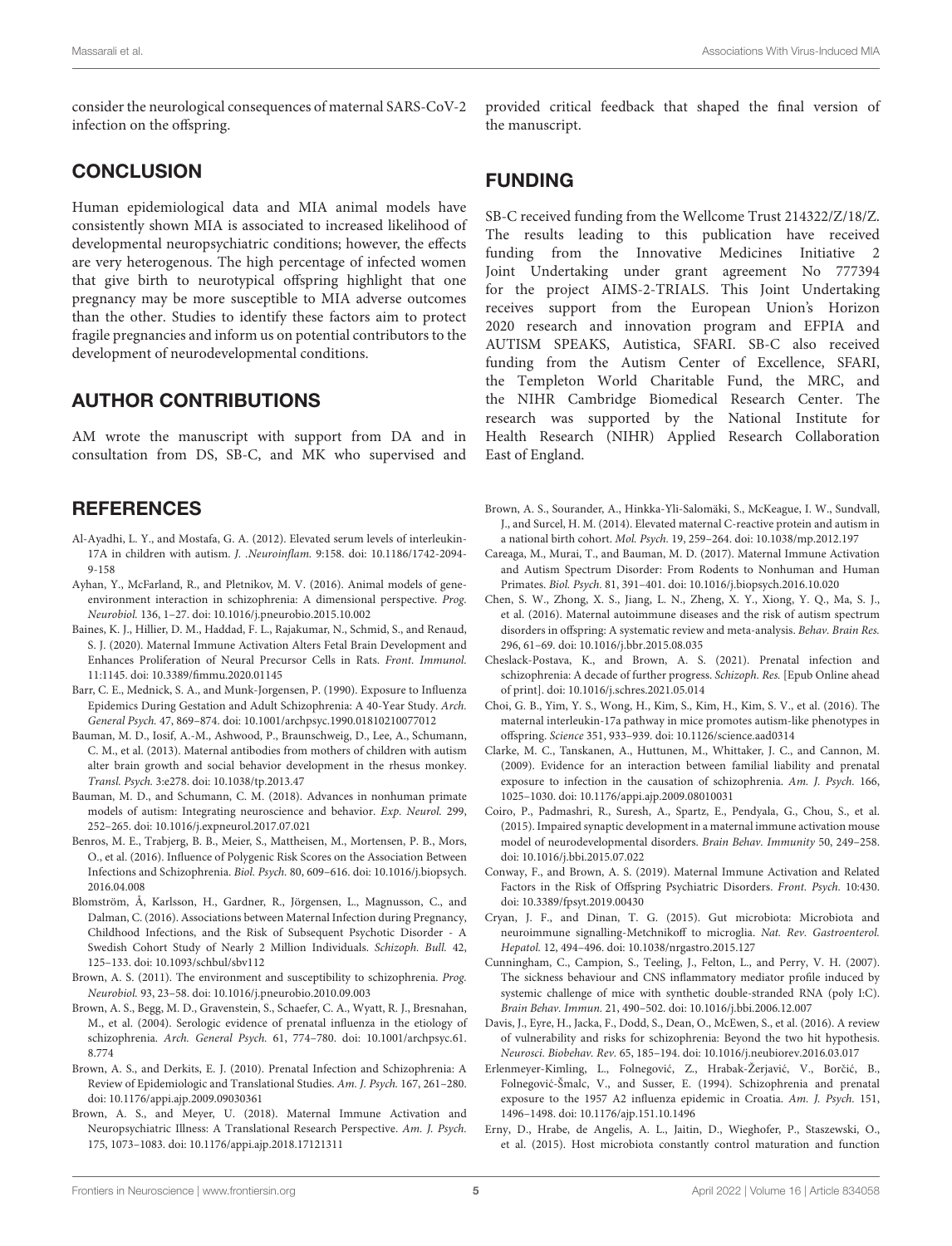of microglia in the CNS. Nat. Neurosci. 18, 965–977. [doi: 10.1038/nn.](https://doi.org/10.1038/nn.4030) [4030](https://doi.org/10.1038/nn.4030)

- <span id="page-5-2"></span>Estes, M. L., and McAllister, A. K. (2015). Immune mediators in the brain and peripheral tissues in autism spectrum disorder. Nat. Rev. Neurosci. 16, 469–486. [doi: 10.1038/nrn3978](https://doi.org/10.1038/nrn3978)
- <span id="page-5-3"></span>Estes, M. L., and McAllister, A. K. (2016). Maternal immune activation: Implications for neuropsychiatric disorders. Science 353, 772–777. [doi: 10.1126/](https://doi.org/10.1126/science.aag3194) [science.aag3194](https://doi.org/10.1126/science.aag3194)
- <span id="page-5-17"></span>Fatemi, S. H., Araghi-Niknam, M., Laurence, J. A., Stary, J. M., Sidwell, R. W., and Lee, S. (2004). Glial fibrillary acidic protein and glutamic acid decarboxylase 65 and 67 kDa proteins are increased in brains of neonatal BALB/c mice following viral infection in utero. Schizoph. Res. 69, 121–123. [doi: 10.1016/S0920-9964\(03\)](https://doi.org/10.1016/S0920-9964(03)00175-0) [00175-0](https://doi.org/10.1016/S0920-9964(03)00175-0)
- <span id="page-5-10"></span>Folsom, D., Lebowitz, B., Lindamer, L., Palmer, B., Patterson, T., and Jeste, D. (2006). Schizophrenia in late life: emerging issues. Dialog. Clin. Neurosci. 8, 45–52. [doi: 10.31887/DCNS.2006.8.1/dfolsom](https://doi.org/10.31887/DCNS.2006.8.1/dfolsom)
- <span id="page-5-22"></span>Fortier, M. E., Luheshi, G. N., and Boksa, P. (2007). Effects of prenatal infection on prepulse inhibition in the rat depend on the nature of the infectious agent and the stage of pregnancy. Behav. Brain Res. 181, 270–277. [doi: 10.1016/j.bbr.2007.](https://doi.org/10.1016/j.bbr.2007.04.016) [04.016](https://doi.org/10.1016/j.bbr.2007.04.016)
- <span id="page-5-13"></span>Fuller Torrey, E., Rawlings, R., and Waldman, I. N. (1988). Schizophrenic births and viral diseases in two states. Nat. Rev. Neurosci. 1, 73–77. [doi: 10.1016/0920-](https://doi.org/10.1016/0920-9964(88)90043-6) [9964\(88\)90043-6](https://doi.org/10.1016/0920-9964(88)90043-6)
- <span id="page-5-26"></span>Gilmore, J. H., and Jarskog, L. F. (1997). Exposure to infection and brain development: cytokines in the pathogenesis of schizophrenia. Nat. Rev. Neurosci. 24, 365–367. [doi: 10.1016/s0920-9964\(96\)00123-5](https://doi.org/10.1016/s0920-9964(96)00123-5)
- <span id="page-5-24"></span>Girard, S., Tremblay, L., Lepage, M., and Sébire, G. (2010). IL-1 Receptor Antagonist Protects against Placental and Neurodevelopmental Defects Induced by Maternal Inflammation. J. Immunol. 184, 3997–4005. [doi: 10.4049/](https://doi.org/10.4049/jimmunol.0903349) [jimmunol.0903349](https://doi.org/10.4049/jimmunol.0903349)
- <span id="page-5-23"></span>Goines, P. E., and Ashwood, P. (2013). Cytokine dysregulation in autism spectrum disorders (ASD): Possible role of the environment. Neurotoxicol. Teratol. 36, 67–81. [doi: 10.1016/j.ntt.2012.07.006](https://doi.org/10.1016/j.ntt.2012.07.006)
- <span id="page-5-1"></span>Gong, T., Lundholm, C., Rejno, G., Bolte, S., Larsson, H., D'Onofrio, B. M., et al. (2019). Parental asthma and risk of autism spectrum disorder in offspring: A population and family-based case-control study. Clin. Exp. Allergy 49, 883–891. [doi: 10.1111/cea.13353](https://doi.org/10.1111/cea.13353)
- <span id="page-5-28"></span>Graham, A. M., Rasmussen, J. M., Rudolph, M. D., Heim, C. M., Gilmore, J. H., Styner, M., et al. (2018). Maternal Systemic Interleukin-6 During Pregnancy Is Associated With Newborn Amygdala Phenotypes and Subsequent Behavior at 2 Years of Age. Biol. Psych. 83, 109–119. [doi: 10.1016/j.biopsych.2017.05.027](https://doi.org/10.1016/j.biopsych.2017.05.027)
- <span id="page-5-38"></span>Granja, M. G., Oliveira, A. C. D. R., De Figueiredo, C. S., Gomes, A. P., Ferreira, E. C., Giestal-De-Araujo, E., et al. (2021). SARS-CoV-2 Infection in Pregnant Women: Neuroimmune-Endocrine Changes at the Maternal-Fetal Interface. Neuro Immuno Modulat. 28, 1–21. [doi: 10.1159/000515556](https://doi.org/10.1159/000515556)
- <span id="page-5-29"></span>Gumusoglu, S. B., and Stevens, H. E. (2019). Maternal Inflammation and Neurodevelopmental Programming: A Review of Preclinical Outcomes and Implications for Translational Psychiatry. Biol. Psych. 85, 107–121. [doi: 10.1016/](https://doi.org/10.1016/j.biopsych.2018.08.008) [j.biopsych.2018.08.008](https://doi.org/10.1016/j.biopsych.2018.08.008)
- <span id="page-5-15"></span>Harvey, L., and Boksa, P. (2012). Prenatal and postnatal animal models of immune activation: relevance to a range of neurodevelopmental disorders. Devel. Neurobiol. 72, 1335–1348. [doi: 10.1002/dneu.22043](https://doi.org/10.1002/dneu.22043)
- <span id="page-5-19"></span>Honda-Okubo, Y., Kolpe, A., Li, L., and Petrovsky, N. (2014). A single immunization with inactivated H1N1 influenza vaccine formulated with delta inulin adjuvant (AdvaxTM) overcomes pregnancy-associated immune suppression and enhances passive neonatal protection. Vaccine 32, 4651–4659. [doi: 10.1016/j.vaccine.2014.06.057](https://doi.org/10.1016/j.vaccine.2014.06.057)
- <span id="page-5-32"></span>Hornig, M., Bresnahan, M. A., Che, X., Schultz, A. F., Ukaigwe, J. E., Eddy, M. L., et al. (2018). Prenatal fever and autism risk. Mol. Psych. 23, 759–766. [doi: 10.1038/mp.2017.119](https://doi.org/10.1038/mp.2017.119)
- <span id="page-5-35"></span>Hsiao, E. Y., McBride, S. W., Hsien, S., Sharon, G., Hyde, E. R., McCue, T., et al. (2013). Microbiota modulate behavioral and physiological abnormalities associated with neurodevelopmental disorders. Cell 155, 1451–1463. [doi: 10.](https://doi.org/10.1016/j.cell.2013.11.024) [1016/j.cell.2013.11.024](https://doi.org/10.1016/j.cell.2013.11.024)
- <span id="page-5-7"></span>Izumoto, Y., Inoue, S., and Yasuda, N. (1999). Schizophrenia and the influenza epidemics of 1957 in Japan. Biol. Psych. 46, 119–124.
- <span id="page-5-18"></span>Jurgens, H. A., Amancherla, K., and Johnson, R. W. (2012). Influenza Infection Induces Neuroinflammation, Alters Hippocampal Neuron Morphology, and Impairs Cognition in Adult Mice. J. Neurosci. 32, 3958–3968. [doi: 10.1523/](https://doi.org/10.1523/JNEUROSCI.6389-11.2012) [JNEUROSCI.6389-11.2012](https://doi.org/10.1523/JNEUROSCI.6389-11.2012)
- <span id="page-5-5"></span>Kendell, R. E., and Kemp, I. W. (1989). Maternal Influenza in the Etiology of Schizophrenia. Archiv. General Psych. 46, 878–882. [doi: 10.1001/archpsyc.1989.](https://doi.org/10.1001/archpsyc.1989.01810100020004) [01810100020004](https://doi.org/10.1001/archpsyc.1989.01810100020004)
- <span id="page-5-0"></span>Kepinska, A. P., Iyegbe, C. O., Vernon, A. C., Yolken, R., Murray, R. M., and Pollak, T. A. (2020). Schizophrenia and Influenza at the Centenary of the 1918- 1919 Spanish Influenza Pandemic: Mechanisms of Psychosis Risk. Front. Psych. 11:72. [doi: 10.3389/fpsyt.2020.00072](https://doi.org/10.3389/fpsyt.2020.00072)
- <span id="page-5-12"></span>Keshavan, M. (1999). Development, disease and degeneration in schizophrenia: a unitary pathophysiological model. J. Psych. Res. 33, 513–521. [doi: 10.1016/](https://doi.org/10.1016/s0022-3956(99)00033-3) [s0022-3956\(99\)00033-3](https://doi.org/10.1016/s0022-3956(99)00033-3)
- <span id="page-5-37"></span>Kim, S., Kim, H., Yim, Y. S., Ha, S., Atarashi, K., Tan, T. G., et al. (2017). Maternal gut bacteria promote neurodevelopmental abnormalities in mouse offspring. Nature 549, 528–532. [doi: 10.1038/nature23910](https://doi.org/10.1038/nature23910)
- <span id="page-5-31"></span>Kirsten, T. B., Chaves-Kirsten, G. P., Chaible, L. M., Silva, A. C., Martins, D. O., Britto, L. R., et al. (2012). Hypoactivity of the central dopaminergic system and autistic-like behavior induced by a single early prenatal exposure to lipopolysaccharide. J. Neurosci. Res. 90, 1903–1912. [doi: 10.1002/jnr.23089](https://doi.org/10.1002/jnr.23089)
- <span id="page-5-11"></span>Kochunov, P., and Hong, L. E. (2014). Neurodevelopmental and neurodegenerative models of schizophrenia: white matter at the center stage. Schizophr. Bull. 40, 721–728. [doi: 10.1093/schbul/sbu070](https://doi.org/10.1093/schbul/sbu070)
- <span id="page-5-27"></span>Labouesse, M. A., Langhans, W., and Meyer, U. (2015). Long-term pathological consequences of prenatal infection: beyond brain disorders. Am. J. Physiol. Regul. Integr. Comp. Physiol. 309, R1–R12. [doi: 10.1152/ajpregu.00087.2015](https://doi.org/10.1152/ajpregu.00087.2015)
- <span id="page-5-9"></span>Limosin, F., Rouillon, F., Payan, C., Cohen, J. M., and Strub, N. (2003). Prenatal exposure to influenza as a risk factor for adult schizophrenia. Acta Psych. Scand. 107, 331–335. [doi: 10.1034/j.1600-0447.2003.00052.x](https://doi.org/10.1034/j.1600-0447.2003.00052.x)
- <span id="page-5-30"></span>Luan, W., Hammond, L. A., Vuillermot, S., Meyer, U., and Eyles, D. W. (2018). Maternal Vitamin D Prevents Abnormal Dopaminergic Development and Function in a Mouse Model of Prenatal Immune Activation. Sci. Rep. 8:9741. [doi: 10.1038/s41598-018-28090-w](https://doi.org/10.1038/s41598-018-28090-w)
- <span id="page-5-21"></span>Machado, C. J., Whitaker, A. M., Smith, S. E. P., Patterson, P. H., and Bauman, M. D. (2015). Maternal immune activation in nonhuman primates alters social attention in juvenile offspring. Biol. Psych. 77, 823–832. [doi: 10.1016/j.biopsych.](https://doi.org/10.1016/j.biopsych.2014.07.035) [2014.07.035](https://doi.org/10.1016/j.biopsych.2014.07.035)
- <span id="page-5-33"></span>Maggini, S., Pierre, A., and Calder, P. C. (2018). Immune Function and Micronutrient Requirements Change over the Life Course. Nutrients 10:1531. [doi: 10.3390/nu10101531](https://doi.org/10.3390/nu10101531)
- <span id="page-5-36"></span>Mandal, S., and Ghosh, K. (2013). Isolation of tannase-producing microbiota from the gastrointestinal tracts of some freshwater fish. J. Appl. Ichthyol. 29, 145–153.
- <span id="page-5-34"></span>Mattei, D., and Pietrobelli, A. (2019). Micronutrients and Brain Development. Curr. Nutr. Rep. 8, 99–107.
- <span id="page-5-6"></span>McGrath, J., and Castle, D. (1995). Does Influenza Cause Schizophrenia? A Five Year Review. Austral. N. Zeal. J. Psych. 29, 23–31.
- <span id="page-5-8"></span>Mednick, S., Huttunen, M. O., and Machón, R. A. (1994). Prenatal Influenza Infections and Adult Schizophrenia. Schizoph. Bull. 20, 263–267. [doi: 10.1093/](https://doi.org/10.1093/schbul/20.2.263) [schbul/20.2.263](https://doi.org/10.1093/schbul/20.2.263)
- <span id="page-5-4"></span>Mednick, S. A., Machon, R. A., Huttunen, M. O., and Bonett, D. (1988). Adult Schizophrenia Following Prenatal Exposure to an Influenza Epidemic. Archiv. General Psych. 45, 189–192.
- <span id="page-5-16"></span>Meyer, U. (2014). Prenatal Poly(I:C) Exposure and Other Developmental Immune Activation Models in Rodent Systems. Biol. Psych. 75, 307–315. [doi: 10.1016/j.](https://doi.org/10.1016/j.biopsych.2013.07.011) [biopsych.2013.07.011](https://doi.org/10.1016/j.biopsych.2013.07.011)
- <span id="page-5-14"></span>Meyer, U., Feldon, J., and Fatemi, S. H. (2009a). In-vivo rodent models for the experimental investigation of prenatal immune activation effects in neurodevelopmental brain disorders. Neurosci. Biobehav. Rev. 33, 1061–1079. [doi: 10.1016/j.neubiorev.2009.05.001](https://doi.org/10.1016/j.neubiorev.2009.05.001)
- <span id="page-5-20"></span>Meyer, U., Feldon, J., Schedlowski, M., and Yee, B. K. (2005). Towards an immunoprecipitated neurodevelopmental animal model of schizophrenia. Neurosci. Biobehav. Rev. 29, 913–947. [doi: 10.1016/j.neubiorev.2004.10.012](https://doi.org/10.1016/j.neubiorev.2004.10.012)
- <span id="page-5-25"></span>Meyer, U., Feldon, J., and Yee, B. K. (2009b). A review of the fetal brain cytokine imbalance hypothesis of schizophrenia. Schizoph. Bull. 35, 959–972. [doi: 10.](https://doi.org/10.1093/schbul/sbn022) [1093/schbul/sbn022](https://doi.org/10.1093/schbul/sbn022)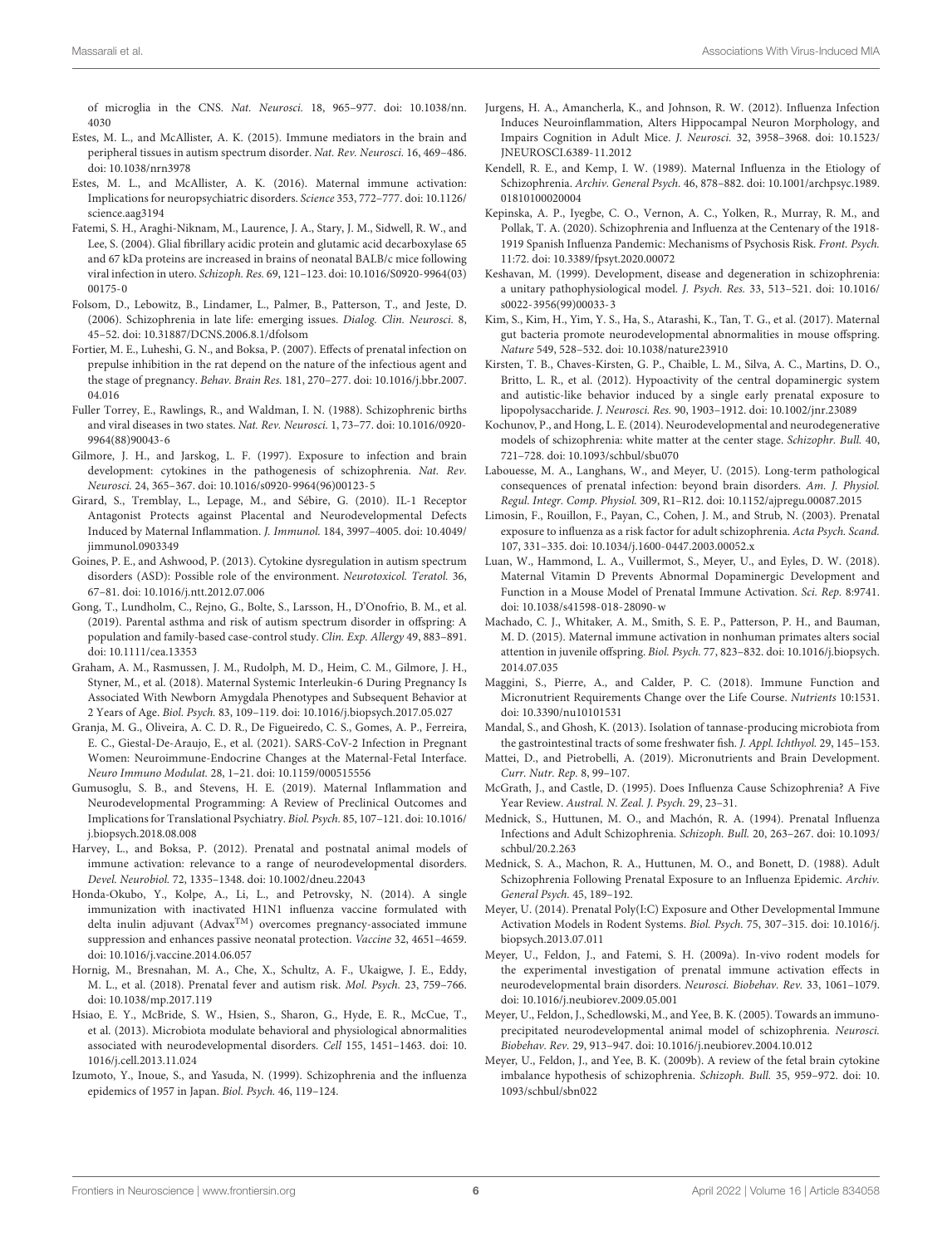- <span id="page-6-35"></span>Meyer, U., Murray, P. J., Urwyler, A., Yee, B. K., Schedlowski, M., and Feldon, J. (2008). Adult behavioral and pharmacological dysfunctions following disruption of the fetal brain balance between pro-inflammatory and IL-10 mediated anti-inflammatory signaling. Mol. Psych. 13, 208–221. [doi: 10.1038/](https://doi.org/10.1038/sj.mp.4002042) [sj.mp.4002042](https://doi.org/10.1038/sj.mp.4002042)
- <span id="page-6-25"></span>Meyers, U. (2019). Neurodevelopmental Resilience and Susceptibility to Maternal Immune Activation. Trends Neurosci. 42, 793–806. [doi: 10.1016/j.tins.2019.](https://doi.org/10.1016/j.tins.2019.08.001) [08.001](https://doi.org/10.1016/j.tins.2019.08.001)
- <span id="page-6-29"></span>Milada, M., Xiaoyu, C., Ezra, S., Bruce, L., Ted, R.-K., Per, M., et al. (2017). Epidemiological and Serological Investigation into the Role of Gestational Maternal Influenza Virus Infection and Autism Spectrum Disorders. mSphere 2, e159–e117. [doi: 10.1128/mSphere.00159-17](https://doi.org/10.1128/mSphere.00159-17)
- <span id="page-6-7"></span>Mino, Y., Oshima, I., Tsuda, T., and Okagami, K. (2000). No relationship between schizophrenic birth and influenza epidemics in Japan. J. Psych. Res. 34, 133–138. [doi: 10.1016/s0022-3956\(00\)00003-0](https://doi.org/10.1016/s0022-3956(00)00003-0)
- <span id="page-6-6"></span>Morgan, V., Castle, D., Page, A., Fazio, S., Gurrin, L., Burton, P., et al. (1997). Influenza epidemics and incidence of schizophrenia, affective disorders and mental retardation in Western Australia: no evidence of a major effect. Schizoph. Res. 26, 25–39. [doi: 10.1016/S0920-9964\(97\)00033-9](https://doi.org/10.1016/S0920-9964(97)00033-9)
- <span id="page-6-3"></span>Mueller, F. S., Scarborough, J., Schalbetter, S. M., Richetto, J., Kim, E., Couch, A., et al. (2021). Behavioral, neuroanatomical, and molecular correlates of resilience and susceptibility to maternal immune activation. Mol. Psych. 26, 396–410. [doi: 10.1038/s41380-020-00952-8](https://doi.org/10.1038/s41380-020-00952-8)
- <span id="page-6-11"></span>Murray, R., and Lewis, S. (1987). Is schizophrenia a neurodevelopmental disorder? Br. Med. J. 10:295.
- <span id="page-6-20"></span>Naviaux, R. K., Zolkipli, Z., Wang, L., Nakayama, T., Naviaux, J. C., Le, T. P., et al. (2013). Antipurinergic Therapy Corrects the Autism-Like Features in the Poly(IC) Mouse Model. PLoS One. 8:e57380. [doi: 10.1371/journal.pone.](https://doi.org/10.1371/journal.pone.0057380) [0057380](https://doi.org/10.1371/journal.pone.0057380)
- <span id="page-6-34"></span>Nielsen, P. R., Laursen, T. M., and Mortensen, P. B. (2013). Association between parental hospital-treated infection and the risk of schizophrenia in adolescence and early adulthood. Schizophr. Bull. 39, 230–237. [doi: 10.1093/schbul/sbr149](https://doi.org/10.1093/schbul/sbr149)
- <span id="page-6-12"></span>O'Callaghan, E., Sham, P. C., Takei, N., Murray, G., Glover, G., Hare, E. H., et al. (1994). The Relationship of Schizophrenic Births to 16 Infectious Diseases. Br. J. Psych. 165, 353–356. [doi: 10.1192/bjp.165.3.353](https://doi.org/10.1192/bjp.165.3.353)
- <span id="page-6-13"></span>Oliveira, J., Oliveira-Maia, A. J., Tamouza, R., Brown, A. S., and Leboyer, M. (2017). Infectious and immunogenetic factors in bipolar disorder. Acta Psychiatr. Scand. 136, 409–423. [doi: 10.1111/acps.12791](https://doi.org/10.1111/acps.12791)
- <span id="page-6-0"></span>Paraschivescu, C., Barbosa, S., Lorivel, T., Glaichenhaus, N., and Davidovic, L. (2020). Cytokine changes associated with the maternal immune activation (MIA) model of autism: A penalized regression approach. PLoS One. 15:e0231609. [doi: 10.1371/journal.pone.0231609](https://doi.org/10.1371/journal.pone.0231609)
- <span id="page-6-2"></span>Patel, S., Dale, R. C., Rose, D., Heath, B., Nordahl, C. W., Rogers, S., et al. (2020). Maternal immune conditions are increased in males with autism spectrum disorders and are associated with behavioural and emotional but not cognitive co-morbidity. Transl. Psych. 10:286. [doi: 10.1038/s41398-020-00976-2](https://doi.org/10.1038/s41398-020-00976-2)
- <span id="page-6-4"></span>Patterson, P. H. (2011). Maternal infection and immune involvement in autism. Trends Mol. Med. 17, 389–394. [doi: 10.1016/j.molmed.2011.03.001](https://doi.org/10.1016/j.molmed.2011.03.001)
- <span id="page-6-36"></span>Pedersen, S. F., and Ho, Y. C. (2020). SARS-CoV-2: a storm is raging. J. Clin. Invest. 130, 2202–2205. [doi: 10.1172/JCI137647](https://doi.org/10.1172/JCI137647)
- <span id="page-6-26"></span>Phillips, K. A., Bales, K. L., Capitanio, J. P., Conley, A., Czoty, P. W., 't Hart, B. A., et al. (2014). Why primate models matter. Am. J. Primatol. 76, 801–827. [doi: 10.1002/ajp.22281](https://doi.org/10.1002/ajp.22281)
- <span id="page-6-18"></span>Piontkewitz, Y., Arad, M., and Weiner, I. (2011). Abnormal Trajectories of Neurodevelopment and Behavior Following In Utero Insult in the Rat. Biol. Psych. 70, 842–851. [doi: 10.1016/j.biopsych.2011.06.007](https://doi.org/10.1016/j.biopsych.2011.06.007)
- <span id="page-6-23"></span>Ponzio, N., Servatius, R., Beck, K., Marzouk, A., and Kreider, I. T. (2007). Cytokine Levels during Pregnancy Influence Immunological Profiles and Neurobehavioral Patterns of the Offspring. Anna. N. Y. Acad. Sci. 1107, 118– 128. [doi: 10.1196/annals.1381.013](https://doi.org/10.1196/annals.1381.013)
- <span id="page-6-1"></span>Purves-Tyson, T. D., Weber-Stadlbauer, U., Richetto, J., Rothmond, D. A., Labouesse, M. A., Polesel, M., et al. (2021). Increased levels of midbrain immune-related transcripts in schizophrenia and in murine offspring after maternal immune activation. Mol. Psych. 26, 849–863. [doi: 10.1038/s41380-](https://doi.org/10.1038/s41380-019-0434-0) [019-0434-0](https://doi.org/10.1038/s41380-019-0434-0)
- <span id="page-6-32"></span>Rasmussen, J. M., Graham, A. M., Entringer, S., Gilmore, J. H., Styner, M., Fair, D. A., et al. (2019). Maternal Interleukin-6 concentration during pregnancy is associated with variation in frontolimbic white matter and cognitive

development in early life. NeuroImage 185, 825–835. [doi: 10.1016/j.neuroimage.](https://doi.org/10.1016/j.neuroimage.2018.04.020) [2018.04.020](https://doi.org/10.1016/j.neuroimage.2018.04.020)

- <span id="page-6-5"></span>Reyes-Lagos, J. J., Abarca-Castro, E. A., Echeverria, J. C., Mendieta-Zeron, H., Vargas-Caraveo, A., and Pacheco-Lopez, G. (2021). A Translational Perspective of Maternal Immune Activation by SARS-CoV-2 on the Potential Prenatal Origin of Neurodevelopmental Disorders: The Role of the Cholinergic Antiinflammatory Pathway. Front. Psychol. 12:614451. [doi: 10.3389/fpsyg.2021.](https://doi.org/10.3389/fpsyg.2021.614451) [614451](https://doi.org/10.3389/fpsyg.2021.614451)
- <span id="page-6-17"></span>Rose, D. R., Careaga, M., Van de Water, J., McAllister, K., Bauman, M. D., and Ashwood, P. (2017). Long-term altered immune responses following fetal priming in a non-human primate model of maternal immune activation. Brain Behav. Immun. 63, 60–70. [doi: 10.1016/j.bbi.2016.11.020](https://doi.org/10.1016/j.bbi.2016.11.020)
- <span id="page-6-31"></span>Rudolph, M. D., Graham, A. M., Feczko, E., Miranda-Dominguez, O., Rasmussen, J. M., Nardos, R., et al. (2018). Maternal IL-6 during pregnancy can be estimated from newborn brain connectivity and predicts future working memory in offspring. Nat. Neurosci. 21, 765–772. [doi: 10.1038/s41593-018-0128-y](https://doi.org/10.1038/s41593-018-0128-y)
- <span id="page-6-15"></span>Saadani-Makki, F., Kannan, S., Lu, X., Janisse, J., Dawe, E., Edwin, S., et al. (2008). Intrauterine administration of endotoxin leads to motor deficits in a rabbit model: a link between prenatal infection and cerebral palsy. Am. J. Obstetr. Gynecol. 199, 651.e1–651.e7. [doi: 10.1016/j.ajog.2008.06.090](https://doi.org/10.1016/j.ajog.2008.06.090)
- <span id="page-6-14"></span>Shi, L., Fatemi, S. H., Sidwell, R. W., and Patterson, P. H. (2003). Maternal Influenza Infection Causes Marked Behavioral and Pharmacological Changes in the Offspring. J. Neurosci. 23, 297–302. [doi: 10.1523/JNEUROSCI.23-01-00297.](https://doi.org/10.1523/JNEUROSCI.23-01-00297.2003) [2003](https://doi.org/10.1523/JNEUROSCI.23-01-00297.2003)
- <span id="page-6-19"></span>Shi, L., Smith, S. E. P., Malkova, N., Tse, D., Su, Y., and Patterson, P. H. (2009). Activation of the maternal immune system alters cerebellar development in the offspring. Brain Behav. Immun. 23, 116–123. [doi: 10.1016/j.bbi.2008.07.012](https://doi.org/10.1016/j.bbi.2008.07.012)
- <span id="page-6-27"></span>Short, S. J., Lubach, G. R., Karasin, A. I., Olsen, C. W., Styner, M., Knickmeyer, R. C., et al. (2010). Maternal influenza infection during pregnancy impacts postnatal brain development in the rhesus monkey. Biol. Psych. 67, 965–973. [doi: 10.1016/j.biopsych.2009.11.026](https://doi.org/10.1016/j.biopsych.2009.11.026)
- <span id="page-6-21"></span>Smith, D. K., Yang, J., Liu M-l, and Zhang C-l. (2016). Small Molecules Modulate Chromatin Accessibility to Promote NEUROG2-Mediated Fibroblast-to-Neuron Reprogramming. Stem Cell Reports 7, 955–969. [doi: 10.1016/j.stemcr.](https://doi.org/10.1016/j.stemcr.2016.09.013) [2016.09.013](https://doi.org/10.1016/j.stemcr.2016.09.013)
- <span id="page-6-22"></span>Smith, S. E. P., Li, J., Garbett, K., Mirnics, K., and Patterson, P. H. (2007). Maternal Immune Activation Alters Fetal Brain Development through Interleukin-6. J. Neurosci. 27, 10695–10702. [doi: 10.1523/JNEUROSCI.2178-07.2007](https://doi.org/10.1523/JNEUROSCI.2178-07.2007)
- <span id="page-6-24"></span>Suzuki, K., Matsuzaki, H., Iwata, K., Kameno, Y., Shimmura, C., Kawai, S., et al. (2011). Plasma cytokine profiles in subjects with high-functioning autism spectrum disorders. PLoS One. 6:e20470. [doi: 10.1371/journal.pone.0020470](https://doi.org/10.1371/journal.pone.0020470)
- <span id="page-6-8"></span>Takei, N., Mortensen, P. B., Klæning, U., Murray, R. M., Sham, P. C., O'Callaghan, E., et al. (1996). Relationship between in utero exposure to influenza epidemics and risk of schizophrenia in Denmark. Biol. Psych. 40, 817–824. [doi: 10.1016/](https://doi.org/10.1016/0006-3223(95)00592-7) [0006-3223\(95\)00592-7](https://doi.org/10.1016/0006-3223(95)00592-7)
- <span id="page-6-9"></span>Takei, N., Van Os, J., and Murray, R. M. (1995). Maternal exposure to influenza and risk of schizophrenia: A 22 year study from The Netherlands. J. Psychiatr. Res. 29, 435–445. [doi: 10.1016/0022-3956\(95\)00031-3](https://doi.org/10.1016/0022-3956(95)00031-3)
- <span id="page-6-28"></span>Warre-Cornish, K., Perfect, L., Nagy, R., Duarte, R. R., Reid, M. J., Raval, P., et al. (2020). Interferon-γ signaling in human iPSC-derived neurons recapitulates neurodevelopmental disorder phenotypes. Devel. Neurosci. 6:eaay9506. [doi: 10.](https://doi.org/10.1126/sciadv.aay9506) [1126/sciadv.aay9506](https://doi.org/10.1126/sciadv.aay9506)
- <span id="page-6-30"></span>Weber-Stadlbauer, U. (2017). Epigenetic and transgenerational mechanisms in infection-mediated neurodevelopmental disorders. Transl. Psych. 7:e1113. [doi:](https://doi.org/10.1038/tp.2017.78) [10.1038/tp.2017.78](https://doi.org/10.1038/tp.2017.78)
- <span id="page-6-33"></span>Weber-Stadlbauer, U., and Meyer, U. (2019). Challenges and opportunities of a-priori and a-posteriori variability in maternal immune activation models. Curr. Opin. Behav. Sci. 28, 119–128.
- <span id="page-6-16"></span>Weir, R. K., Forghany, R., Smith, S. E., Patterson, P. H., McAllister, A. K., Schumann, C. M., et al. (2015). Preliminary evidence of neuropathology in nonhuman primates prenatally exposed to maternal immune activation. Brain Behav. Immun. 48, 139–146. [doi: 10.1016/j.bbi.2015.](https://doi.org/10.1016/j.bbi.2015.03.009) [03.009](https://doi.org/10.1016/j.bbi.2015.03.009)
- <span id="page-6-10"></span>Westergaard, T., Mortensen, P. B., Pedersen, C. B., Wohlfahrt, J., and Melbye, M. (1999). Exposure to Prenatal and Childhood Infections and the Risk of Schizophrenia: Suggestions From a Study of Sibship Characteristics and Influenza Prevalence. Archiv. General Psych. 56, 993–998. [doi: 10.1001/](https://doi.org/10.1001/archpsyc.56.11.993) [archpsyc.56.11.993](https://doi.org/10.1001/archpsyc.56.11.993)